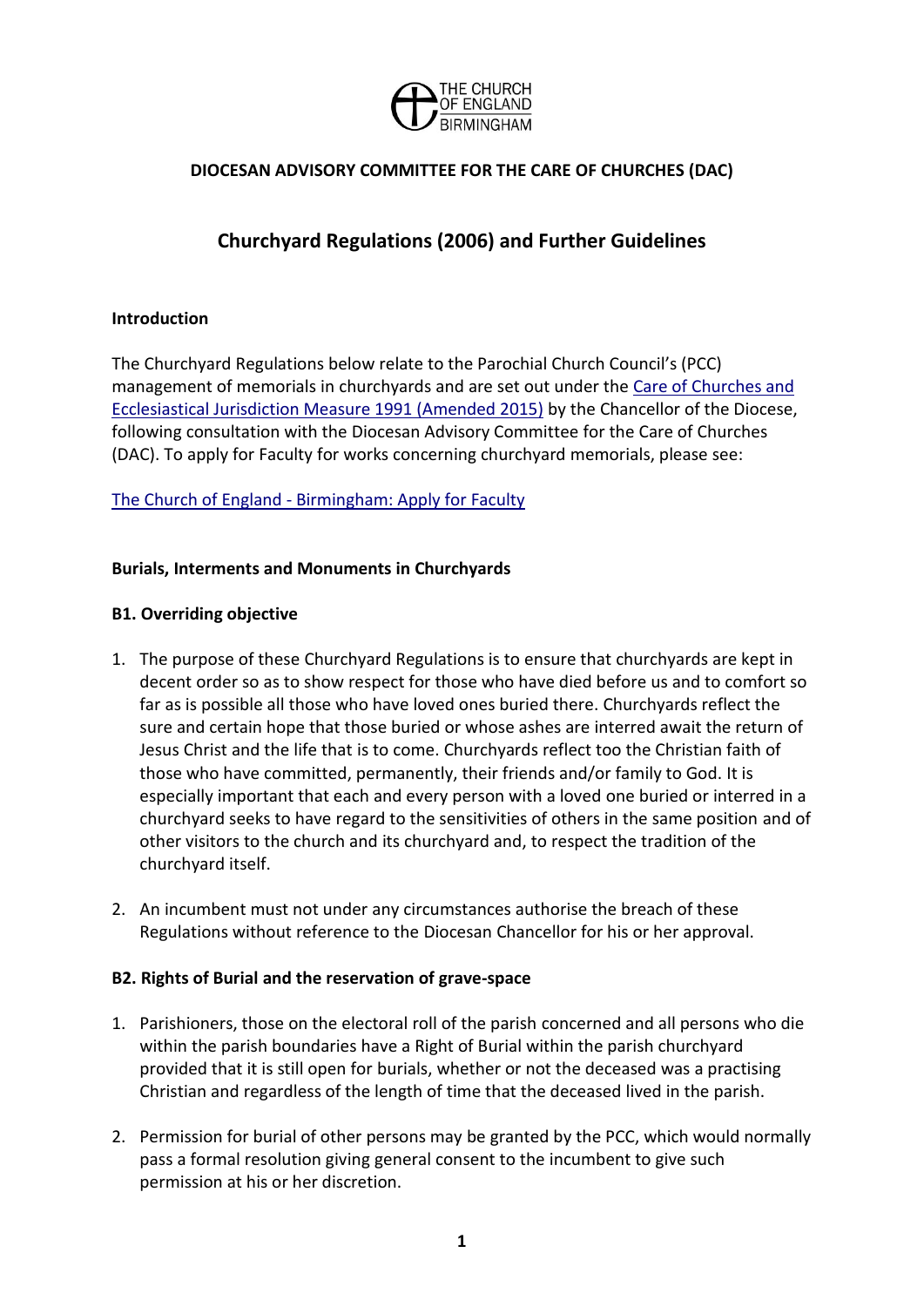- 3. No one has a right to be buried in a particular part of a churchyard, but grave spaces may be reserved through a Faculty.
- 4. It is important to note that the exercise of a Right of Burial, the reservation of a grave space or the erection of a monument does not confer any right of ownership of that part of the churchyard, the whole of which remains vested in the incumbent. In particular, burial (or the interment of ashes) does not give the bereaved a right to have a memorial erected that is contrary to these Regulations.

#### **B3. The erection of monuments**

- 1. No monument may be erected over a grave until at least 6 months have passed since the interment, save that the incumbent may permit an exception in the case of the death of a minor provided that he or she first consults the Archdeacon.
- 2. Neither the relatives, nor the personal representatives, nor the close friends of the deceased have the right to have a monument erected over a grave. They may apply for the privilege of so doing to the incumbent who has discretion to permit such a monument if, and only if, the application complies with the Regulations, below.
- 3. Applicants are reminded that a churchyard is consecrated ground and that any memorial or monument will be seen by other visitors. Therefore, those completing the application should seek to have erected nothing that may cause offence to others or that is contrary to traditional Christian teaching; nor should any memorial by implication or otherwise draw an unfavourable comparison with anyone else. Accordingly, applicants must discuss their proposals with the incumbent before making a formal application.
- 4. Any application to erect a monument shall be made to the incumbent on the [Faculty](http://www.cofebirmingham.com/documents/view/faculty-petition-form-memorials/)  [Petition Form \(Churchyard Memorials\),](http://www.cofebirmingham.com/documents/view/faculty-petition-form-memorials/) but only following the discussions with the incumbent referred to in Regulation B3.3, above.
- 5. Once a memorial has been erected on the grave the relatives or personal representatives remain responsible for its maintenance. Neither the incumbent nor the PCC has any responsibility at any time for the upkeep of individual memorials. As a result, applicants are advised to choose monuments that are not expensive to maintain and that are not especially susceptible to vandalism.
- 6. All changes in a churchyard, including the erecting or removal of monuments, require the authority of the Chancellor, who by custom delegates to the incumbent (save where he or she specifically directs otherwise) authority to permit the introduction of monuments that come within the limits set out in Regulation B4, below.
- 7. No order should be placed with a stone or monumental mason unless the order has been approved in writing by the incumbent or by the Chancellor.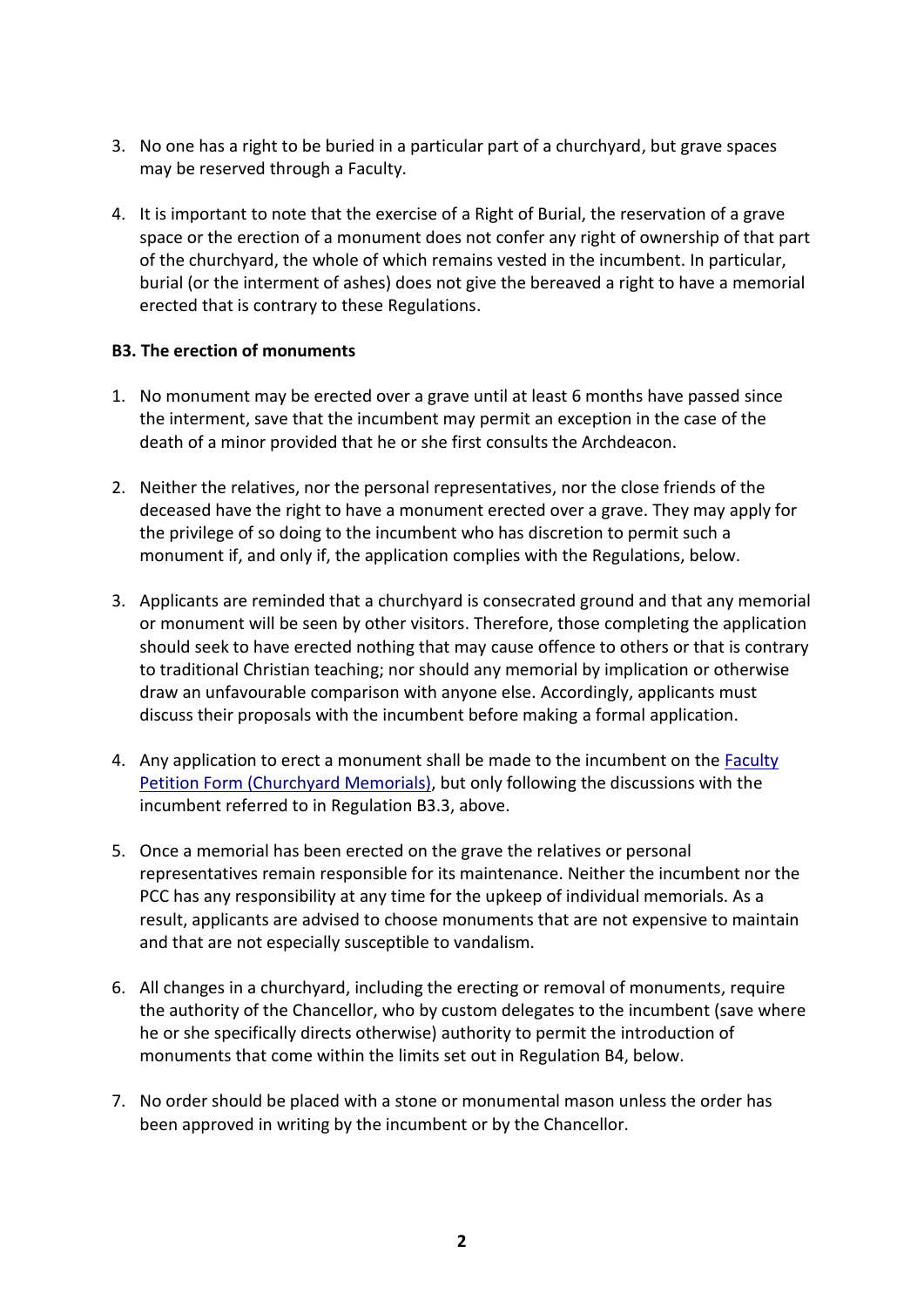8. Grave mounds are not permitted, irrespective of whether or not a memorial has been placed or is going to be placed over the grave.

## **B4. The incumbent's authority to permit monuments**

- 1. Provided that he or she keeps a written record of the same, an incumbent may give written permission for the erection of a monument on a grave in the following circumstances:
	- a) The monument must be in the shape of an upright headstone or of a book, which is basically rectangular in shape, but the top edge should be flat or in the shape of a cross. There must not be a sculptured figure protruding from the top of the headstone.
	- b) The headstone or cross may be no larger than 1.25m x 0.65m x 0.11m (4'  $1''$  x 2'  $2''$  x 0' 4") and no smaller than 0.60m x 0.50m x 0.08m (2' 0" x 1' 8" x 0' 3").
	- c) The rectangular flat slab may be no larger than the grave itself and must lie flush with the ground. It must be installed carefully.
	- d) The headstone or cross may stand on a stone base provided the base is an integral part of the design and does not project more than 0.11m (0' 4") in any direction beyond the upright stone, unless a vase hole is included, when the front projection may be extended to 0.18m (0' 7") in front of the stone.
	- e) The upright stone, or base if used, is fixed onto a foundation slab that must extend 0.08m to 0.15m (0' 3" to 0' 6") beyond the stone or base in every direction and lie flush with the ground (not the grass) so as to allow a grass cutter to pass over it, freely.
	- f) The headstone, cross or slab is made of unpolished natural stone sympathetic to the fabric of the church, or of English oak.
- 2. Generally, the inscription is in words and numbers only and is incised without any colouring, gilding or silvering. The inscription must include the full names of the person or persons buried with dates or years of birth and death. The incumbent may permit the side bearing the inscription to be polished. The incumbent may permit additional words provided that:
	- a) they are not tactless or inapt;
	- b) they are consistent with Christian scripture, teaching and doctrine; and
	- c) they do not intentionally, by implication or otherwise, draw a comparison of any sort with anyone else buried in the churchyard.
- 3. If it is sought to have an incised carving representing a special aspect of the life of the deceased on the headstone then, in addition to the incumbent's agreement, specific permission must be sought from the Chancellor. Such a carving must not be inappropriate for a Christian place of burial and must be no larger than 0.15m x 0.15m (0' 6" x 0' 6").
- 4. The name of the mason making the monument is not to be on the front of it and if permitted at all by the incumbent (whose permission shall only be granted if he or she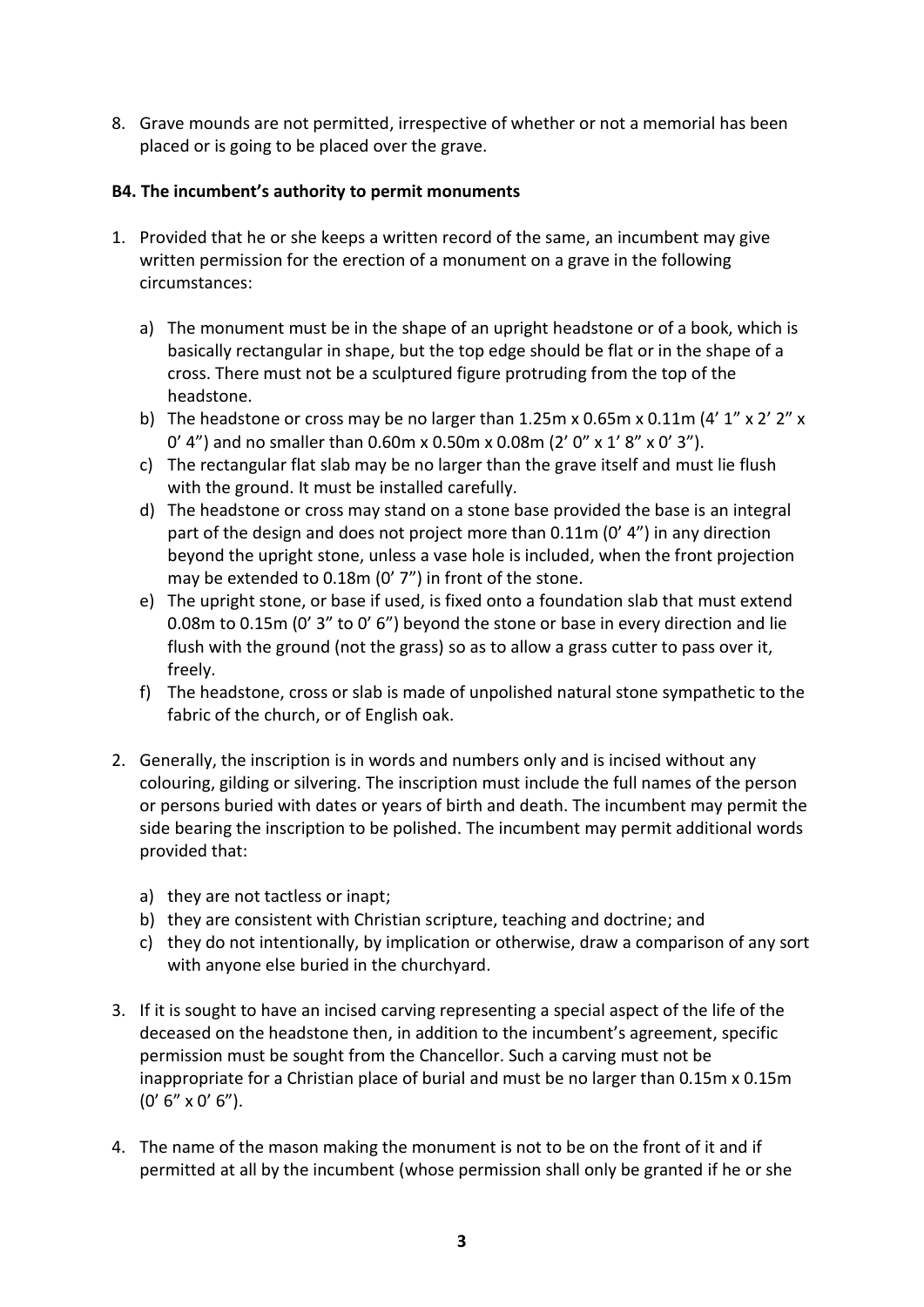considers the appearance of the name will not be unsightly) should be in words not exceeding 0.02m (0' 1") in height.

# **B5. Limits to the incumbent's authority**

- 1. The incumbent has no authority to permit a memorial or monument that does not comply with the conditions contained in Regulation B4 above and in particular the incumbent has no authority to permit:
	- a) monuments made of marble or granite (other than unpolished grey granite), artificial stone or plastic and, in particular, monuments made of black granite or marble;
	- b) monuments made of more than one type of stone;
	- c) monuments in the shape of hearts, urns or statues depicting human figures or otherwise;
	- d) monuments with more than one side polished;
	- e) monuments with pictures or photographs on them;
	- f) kerbing, railings or chippings; or
	- g) any kind of lighting.

## **B6. The role of the Chancellor**

1. Any memorial that does not come within that permitted by the above Regulations may only be erected with the express written consent of the Chancellor and formal approval must be sought from him or her. The latter may choose to consult with the Archdeacon, the incumbent and the DAC before deciding whether the application for such a monument shall be made by way of a petition for Faculty. The Chancellor is approachable and sensitive to the stress a bereaved family goes through. Representations by letter can be made (prior to any Faculty application) to the Diocesan Registrar and will be considered carefully.

## **B7. The interment of cremated remains**

- 1. Strictly speaking, a Faculty is required for every interment of ashes, but by custom the Chancellor continues to delegate to the incumbent the discretion to inter cremated remains in an open churchyard.
- 2. A Faculty must be obtained in all cases where it is desired to inter cremated remains in ground no longer open for burials.
- 3. A Faculty must be obtained for the interment of cremated remains within or below a church; such a Faculty is only granted in exceptional circumstances.
- 4. If it is desired to inter cremated remains in an urn, that urn should, ideally, be readily biodegradable, rather than be made of metal, plastic or hardwood.
- 5. The scattering of ashes in a churchyard is never permitted.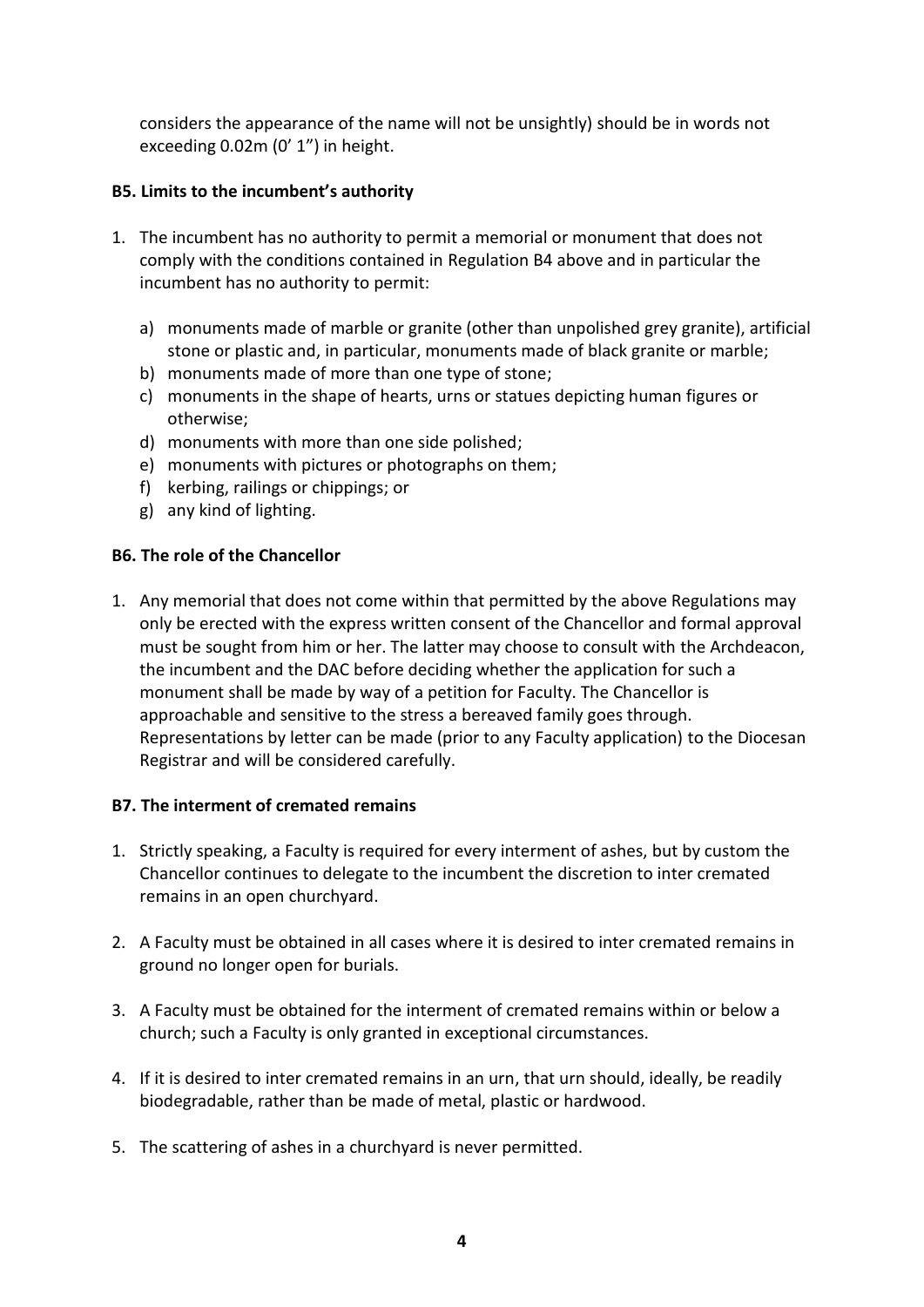- 6. Each interment of cremated remains should be recorded in a Book of Remembrance.
- 7. An incumbent may give written permission for a memorial to be placed in that part of the churchyard reserved for cremated remains provided that it is laid flat with the ground and does not exceed 0.45m x 0.30m (1' 6" x 1' 0"). A proposal for any memorial outside these limits must be referred to the Chancellor.

#### **B8. Flowers on graves**

- 1. Bulbs and small plants may be planted on graves in certain churchyards with the permission of the incumbent, who must in any event be consulted before any unusual arrangement is to be made.
- 2. Cut flowers may be left on a grave, but must be cleared away when they die.
- 3. No artificial flowers may be placed on a grave except for Remembrance Day poppies, which should be removed after a decent interval in consultation with the incumbent.
- 4. No teddy bears, photographs, balloons or other sentimental items should be left on a grave. If they are, they may be removed by the incumbent or churchwardens or their deputy at any time 42 days after interment.

#### **B9. Breaches of Regulation**

- 1. The mere fact that another monument, memorial or any other form of exception in breach of these or earlier regulations has been erected or permitted is not a good reason for allowing another such item that does not comply with these Regulations.
- 2. If a memorial, etc., is erected in breach of these Regulations, the Chancellor may order its removal.

## **B10. The role of the Parochial Church Council**

- 1. The PCC is encouraged to pass a formal resolution that should be widely known, indicating that its members will support the incumbent in not allowing unsuitable monuments and inscriptions in breach of the Chancellor's Regulations.
- 2. The PCC is encouraged to approve an appropriate booklet for those bereaved setting out, in less legalistic form, what are their rights, duties and responsibilities.
- 3. The PCC is encouraged to ensure that the parish has an up-to-date and carefully preserved Book of Remembrance and a graveyard plan that shows accurately the position in the churchyard of all burials, whether marked with a headstone or not.

#### **B11. General**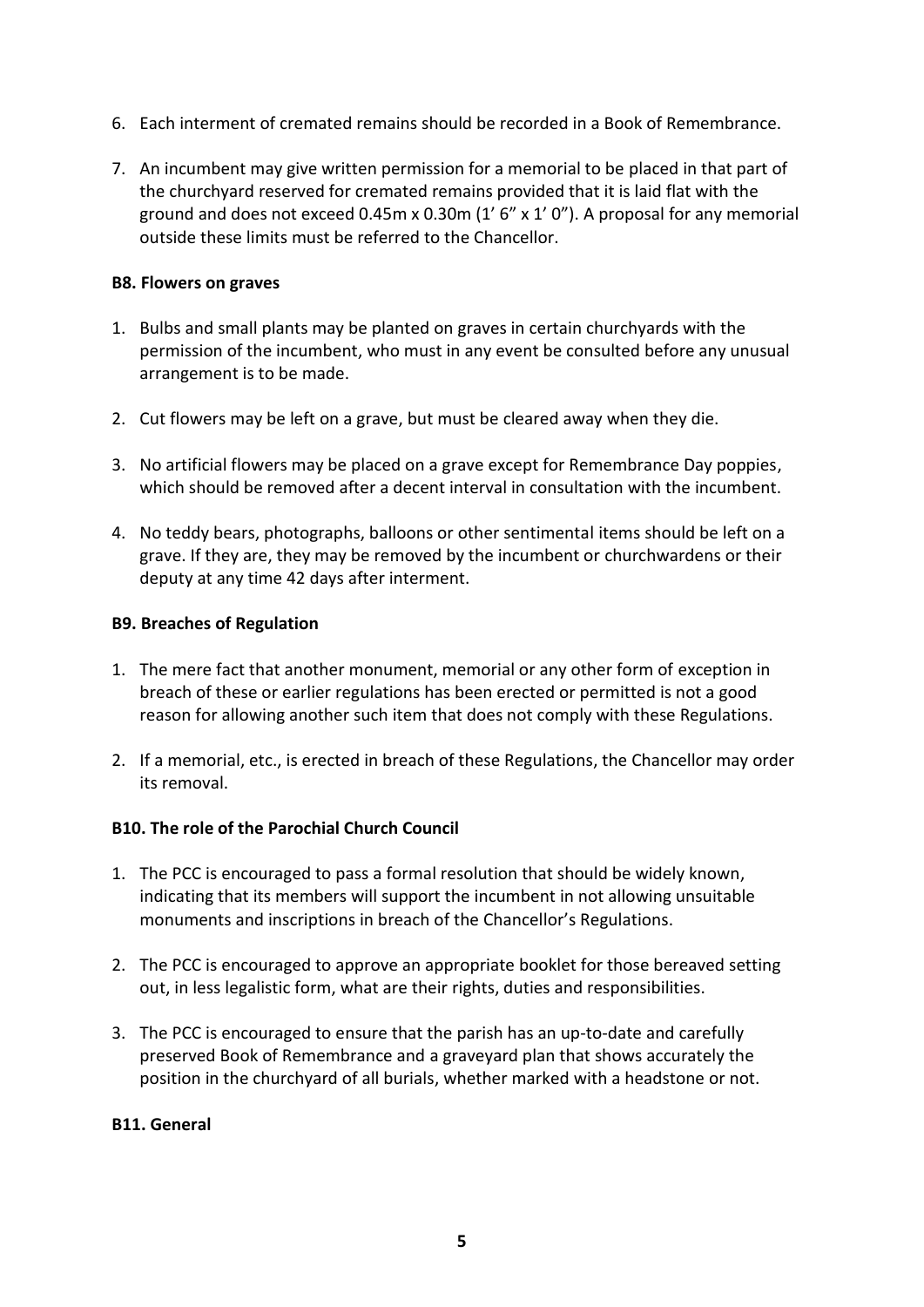- 1. Any application to the Chancellor should be sent to the Diocesan Registrar, Shakespeare Martineau, No. 1 Colmore Square, Birmingham, B4 6AA.
- 2. These Regulations have been drawn up by the Diocesan Chancellor in consultation with the Deputy Diocesan Chancellor, the Archdeacons of the Diocese and the DAC. They are issued with the approval of the Bishop of Birmingham. They shall come into force on  $1<sup>st</sup>$ October 2006. From that date, the previous Regulations shall cease to have effect.

#### **Further Guidelines**

## **G1. General**

These guidelines do not form part of the formal Churchyard Regulations, detailed above. They offer general advice on gravestone and memorial safety, when it is appropriate to raise memorials and the responsibilities regarding closed churchyards, and are intended to help those responsible for churchyard maintenance to feel confident that they have acted in accordance with the duty of care imposed by statute on the occupiers of premises to which the public may gain access.

Sometimes, there have been issues regarding parts of memorials, such as railings or other metalwork, that have become unsafe because of jagged edges or potential tripping hazards. Ultimately, the collapse of a churchyard memorial is a potential hazard, especially in large municipal cemeteries where there is a greater likelihood of children playing unsupervised. Detailed guidance from Historic England on caring for historic graveyard and cemetery monuments can be found here:

## [Historic England: Cemeteries and Burial Grounds](https://www.historicengland.org.uk/advice/caring-for-heritage/cemeteries-and-burial-grounds/)

## **G2. Installing new memorials in churchyards**

Most churchyard memorials are single gravestones. These should have one-third of their total length firmly embedded into the ground. Where this is achieved, there is little danger that the gravestone will topple over. In the event that any different form of memorial is proposed, a Faculty application will require detailed drawings showing the entire stonework and the appropriate calculations to show that it will not be susceptible to movement as a result of subsidence. The completed structure must be tested by the contractor who installs it, or by a structural engineer, to demonstrate that it will withstand a force of 50kg. In either case, it will be necessary to check the Public Liability Insurance of the individual or firm testing the memorial.

## **G3. Inspection of churchyards**

It is appropriate to carry out an annual check of the memorials in all churchyards to which the public have access. This check should involve an inspection of each memorial to consider whether it may present any danger. Loose or decaying parts of larger memorials must be noted and gravestones should be checked to see if they move when hand pressure is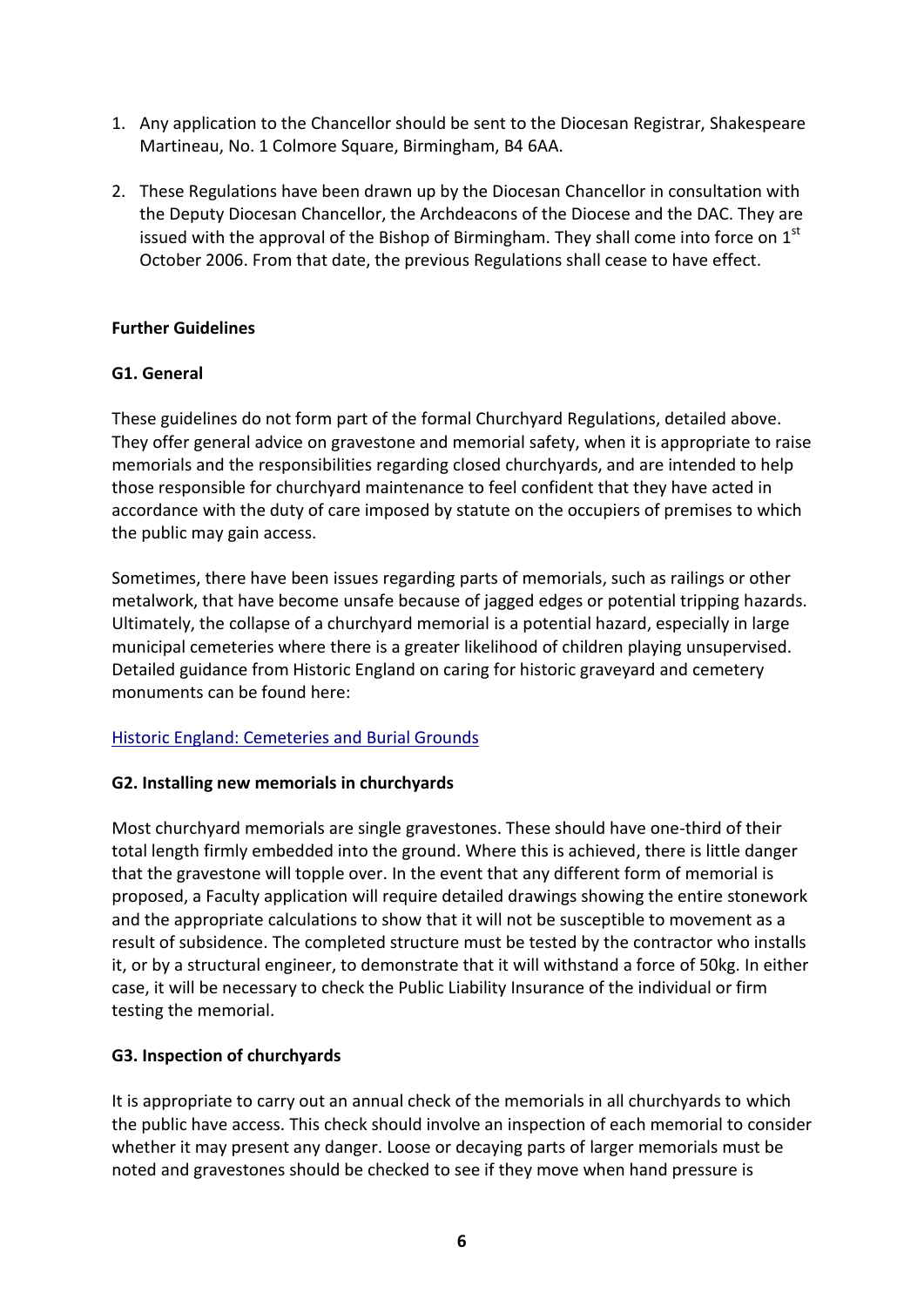applied to them. If any movement is detected, the next step should be to test by one adult kneeling beside the memorial (not in front) and pulling on it as he or she gets to their feet. If the stone does not rock, it can be regarded as reasonably safe, but if it moves significantly then remedial action is required.

While memorials are being inspected, it is appropriate to look for other potential hazards on pathways and to record if there is any need for remedial work. There is no need for any of this testing to be carried out by a professional or expert, but it is important that the fact that the check has been conducted should be recorded. The need for any remedial work or indeed the decision to keep a closer watch on any particular memorial should be recorded so that it can be reconsidered in the next annual inspection.

# **G4. Urgent remedial work and safety precautions**

In the event that a memorial is found to be unsafe, safety precautions should be taken without delay, such as removing any loose and broken masonry to a place of storage. If a gravestone is felt to be at risk of collapse, the Archdeacon should be informed and, if necessary, it should be laid flat on the grave. The relatives of the memorialised should then be contacted to organise the appropriate works to reinstate the stone in a safe and upright condition. If appropriate, a dangerous memorial should be identified with signage and cordoned off with tape barriers until it is made safe.

# **G5. Alterations to memorials in churchyards**

There is no need to apply for a Faculty to inspect memorials, but Faculty permission is required if any permanent alterations are needed, including relocating a memorial or laying it flat.

If, following an inspection, it is decided to undertake a series of repairs and improvements, one application based on the inspection report will be appropriate. The application should explain what memorials are considered to be dangerous or need repair and what remedial work is proposed. The application should then state whether it has been possible to trace any family of the deceased and whether they are funding the repairs. Where there is unlikely to be local knowledge of the family of the deceased, advertising in the local press may be necessary in an attempt to give family members the chance to carry out repairs to memorials, as this remains their responsibility in perpetuity.

# **G6. Municipal cemeteries**

These notes are not intended to relate to large municipal cemeteries. The need for precautions to be taken by civil local authorities will be considered by their own management. Where part of a municipal cemetery is consecrated so that it is subject to Faculty, the local authority should be aware that the testing procedure noted in point G3 will be appropriate.

## **G7. Installing new memorials in church buildings**